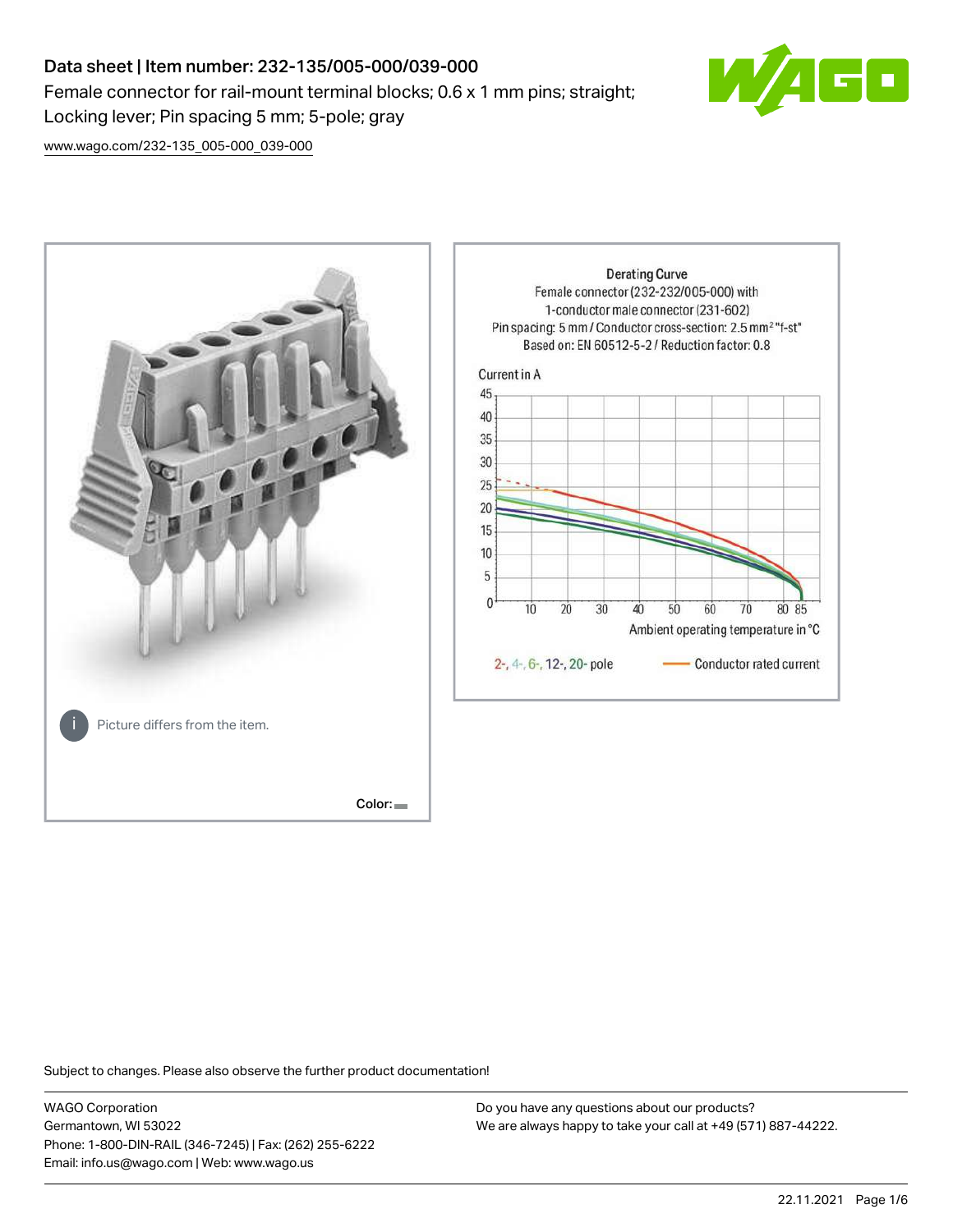



## Item description

- $\blacksquare$ Pluggable connectors for rail-mount terminal blocks equipped with CAGE CLAMP $^{\circ}$  connection
- $\blacksquare$ Female connectors with long contact pins connect to the termination ports of 280 Series Rail-Mount Terminal Blocks
- $\blacksquare$ Female connectors are touch-proof when unmated, providing a pluggable, live output
- $\blacksquare$ With coding fingers

#### Data Notes

| Safety information 1 | The <i>MCS – MULTI CONNECTION SYSTEM</i> includes connectors<br>without breaking capacity in accordance with DIN EN 61984. When<br>used as intended, these connectors must not be connected<br>/disconnected when live or under load. The circuit design should<br>ensure header pins, which can be touched, are not live when<br>unmated. |
|----------------------|--------------------------------------------------------------------------------------------------------------------------------------------------------------------------------------------------------------------------------------------------------------------------------------------------------------------------------------------|
| Variants:            | Other pole numbers<br>Other versions (or variants) can be requested from WAGO Sales or<br>configured at https://configurator.wago.com/                                                                                                                                                                                                     |

# Electrical data

.<br>Subject to changes. Please also observe the further product documentation!

| <b>WAGO Corporation</b>                                | Do you have any questions about our products?                 |
|--------------------------------------------------------|---------------------------------------------------------------|
| Germantown, WI 53022                                   | We are always happy to take your call at +49 (571) 887-44222. |
| Phone: 1-800-DIN-RAIL (346-7245)   Fax: (262) 255-6222 |                                                               |
| Email: info.us@wago.com   Web: www.wago.us             |                                                               |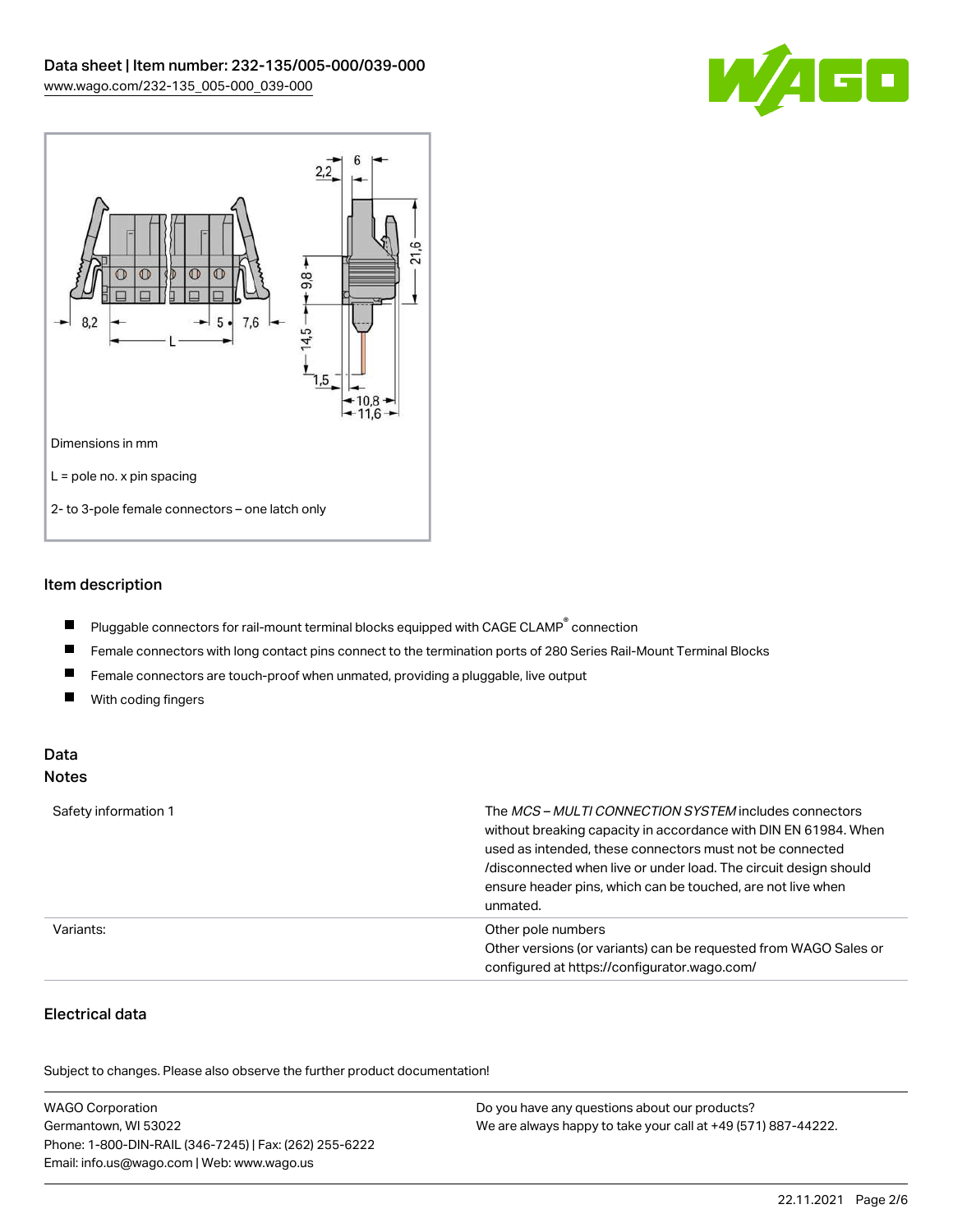

## IEC Approvals

| Ratings per                 | IEC/EN 60664-1                                                       |
|-----------------------------|----------------------------------------------------------------------|
| Rated voltage (III / 3)     | 320 V                                                                |
| Rated surge voltage (III/3) | 4 <sub>k</sub> V                                                     |
| Rated voltage (III/2)       | 320 V                                                                |
| Rated surge voltage (III/2) | 4 <sub>k</sub> V                                                     |
| Nominal voltage (II/2)      | 630 V                                                                |
| Rated surge voltage (II/2)  | 4 <sub>k</sub> V                                                     |
| Rated current               | 12A                                                                  |
| Legend (ratings)            | (III / 2) $\triangleq$ Overvoltage category III / Pollution degree 2 |

## UL Approvals

| Approvals per                  | UL 1059 |
|--------------------------------|---------|
| Rated voltage UL (Use Group B) | 300 V   |
| Rated current UL (Use Group B) | 15 A    |
| Rated voltage UL (Use Group D) | 300 V   |
| Rated current UL (Use Group D) | 10 A    |

## Ratings per UL

| Rated voltage UL 1977 | 600V |
|-----------------------|------|
| Rated current UL 1977 |      |

## CSA Approvals

| Approvals per                   | CSA   |
|---------------------------------|-------|
| Rated voltage CSA (Use Group B) | 300 V |
| Rated current CSA (Use Group B) | 15 A  |
| Rated voltage CSA (Use Group D) | 300 V |
| Rated current CSA (Use Group D) | 10 A  |

#### Connection data

| Total number of potentials |  |
|----------------------------|--|
| Number of connection types |  |
| Number of levels           |  |

#### Connection 1

Number of poles 5

Subject to changes. Please also observe the further product documentation!

| <b>WAGO Corporation</b>                                | Do you have any questions about our products?                 |
|--------------------------------------------------------|---------------------------------------------------------------|
| Germantown, WI 53022                                   | We are always happy to take your call at +49 (571) 887-44222. |
| Phone: 1-800-DIN-RAIL (346-7245)   Fax: (262) 255-6222 |                                                               |
| Email: info.us@wago.com   Web: www.wago.us             |                                                               |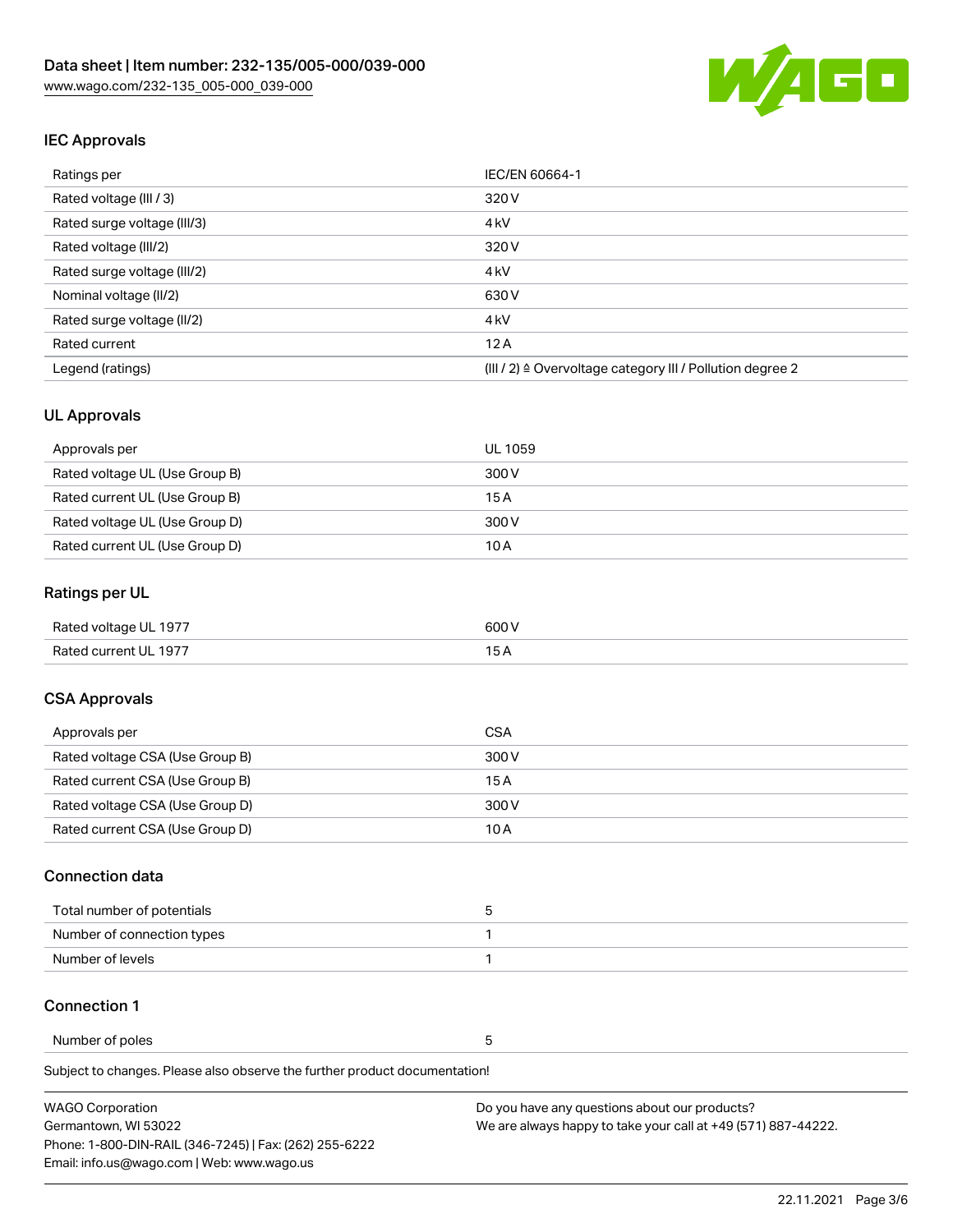

# Physical data

| Pin spacing             | 5 mm / 0.197 inch    |
|-------------------------|----------------------|
| Width                   | 40.8 mm / 1.606 inch |
| Height                  | 36.1 mm / 1.421 inch |
| Height from the surface | 21.6 mm / 0.85 inch  |
| Depth                   | 11.6 mm / 0.457 inch |

## Plug-in connection

| Contact type (pluggable connector)                | Female connector/socket                   |
|---------------------------------------------------|-------------------------------------------|
| Connector (connection type)                       | for front-entry rail-mount terminal block |
| Mismating protection                              | No                                        |
| Locking of plug-in connection                     | locking lever                             |
| Mating direction to the rail-mount terminal block | 90°                                       |

#### Material data

| Color                       | gray             |
|-----------------------------|------------------|
| Material group              |                  |
| Insulation material         | Polyamide (PA66) |
| Flammability class per UL94 | V <sub>0</sub>   |
|                             |                  |
| Contact material            | Copper alloy     |
| Contact plating             | tin-plated       |
| Fire load                   | $0.12$ MJ        |

#### Environmental requirements

## Commercial data

| Product Group         | 3 (Multi Conn. System) |
|-----------------------|------------------------|
| PU (SPU)              | 50 Stück               |
| Packaging type        | box                    |
| Country of origin     | DE                     |
| <b>GTIN</b>           | 4044918570886          |
| Customs tariff number | 8536694040             |

Subject to changes. Please also observe the further product documentation!

| <b>WAGO Corporation</b>                                | Do you have any questions about our products?                 |
|--------------------------------------------------------|---------------------------------------------------------------|
| Germantown, WI 53022                                   | We are always happy to take your call at +49 (571) 887-44222. |
| Phone: 1-800-DIN-RAIL (346-7245)   Fax: (262) 255-6222 |                                                               |
| Email: info.us@wago.com   Web: www.wago.us             |                                                               |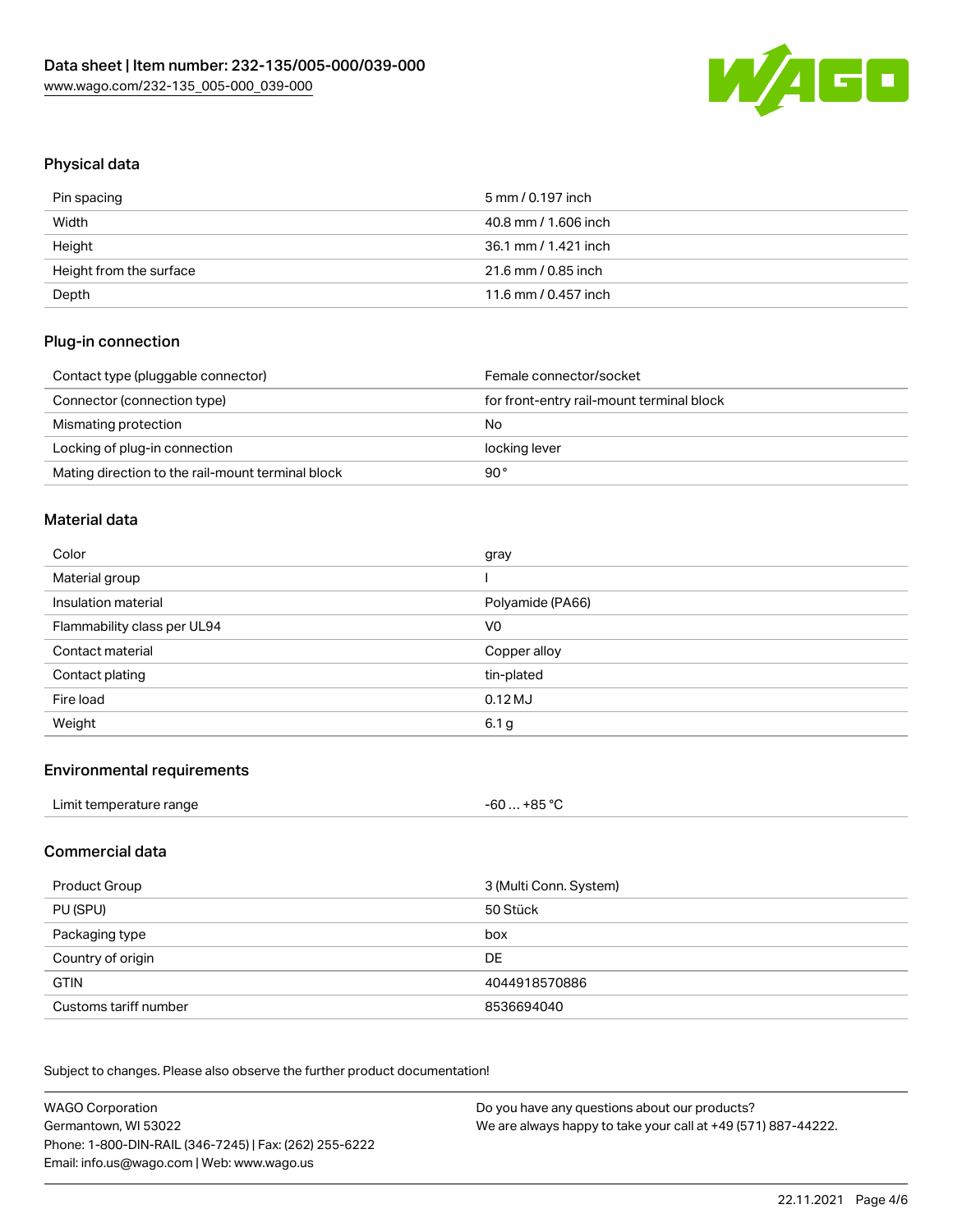

Certificate

# Approvals / Certificates

#### Country specific Approvals

| Logo             | Approval                                      | <b>Additional Approval Text</b> | Certificate<br>name |
|------------------|-----------------------------------------------|---------------------------------|---------------------|
| Æ<br>$\bf\omega$ | <b>CSA</b><br><b>DEKRA Certification B.V.</b> | C <sub>22.2</sub>               | 1466354             |

## UL-Approvals

| Logo                          | Approval                             | <b>Additional Approval Text</b> | name   |
|-------------------------------|--------------------------------------|---------------------------------|--------|
| J<br>$\overline{\phantom{a}}$ | UL<br>Underwriters Laboratories Inc. | <b>UL 1059</b>                  | E45172 |

## Counterpart

Item no.231-605 nem 10.251-005<br>Male connector; 5-pole; Pin spacing 5 mm; gray [www.wago.com/231-605](https://www.wago.com/231-605)

#### Optional accessories

| Testing accessories |  |
|---------------------|--|
|---------------------|--|

|  | Item no.: 231-661<br>Test plugs for female connectors; for 5 mm and 5.08 mm pin spacing; 2,50 mm <sup>2</sup> ; light gray | www.wago.com/231-661 |
|--|----------------------------------------------------------------------------------------------------------------------------|----------------------|
|--|----------------------------------------------------------------------------------------------------------------------------|----------------------|

## Downloads Documentation

| <b>Additional Information</b> |            |        |          |
|-------------------------------|------------|--------|----------|
| Technical explanations        | 2019 Apr 3 | pdf    | Download |
|                               |            | 2.0 MB |          |

## CAD files

CAE data

EPLAN Data Portal 232-135/005-000/039-000

Subject to changes. Please also observe the further product documentation!

Do you have any questions about our products? We are always happy to take your call at +49 (571) 887-44222.